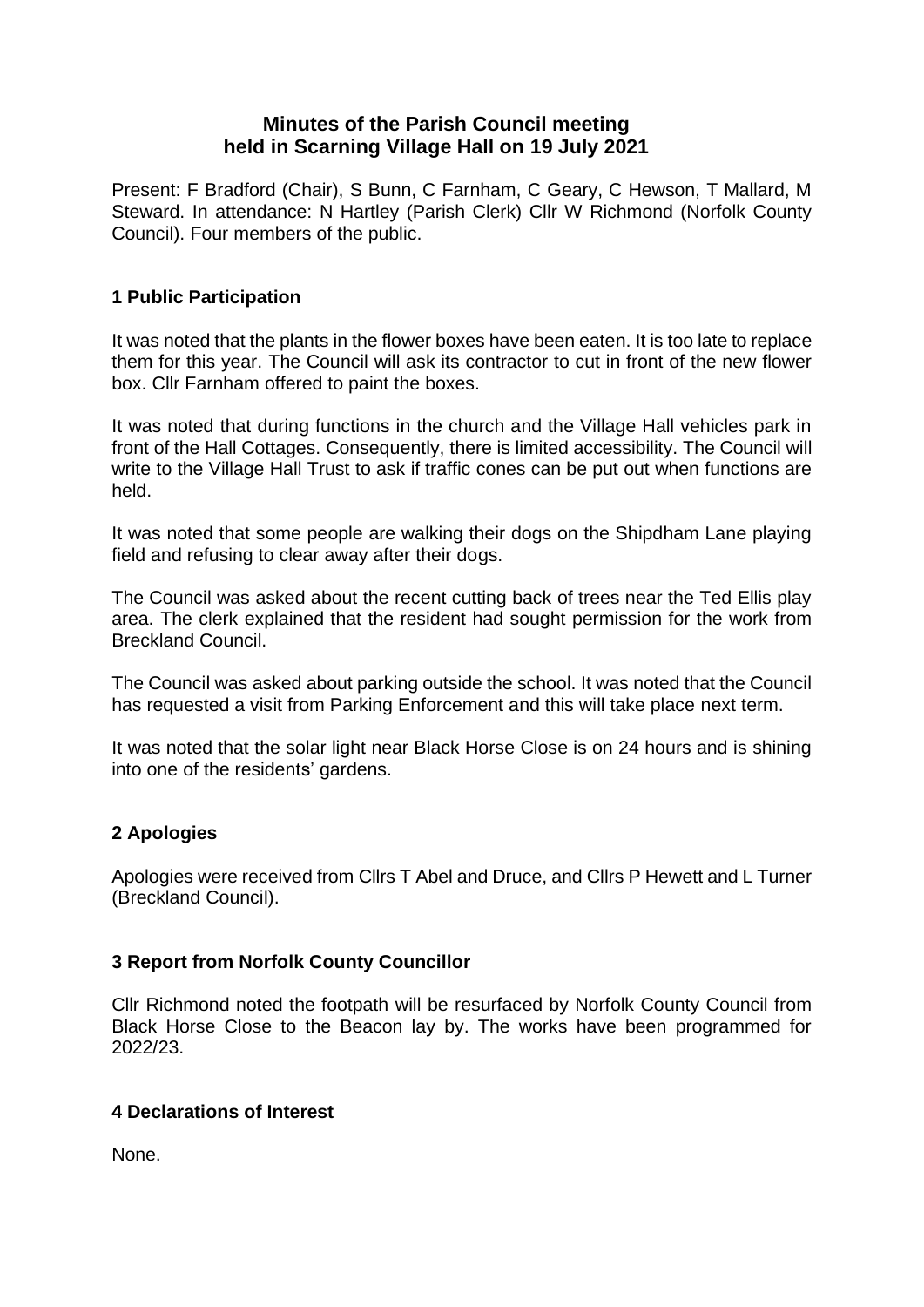#### **5 Minutes**

It was **RESOLVED** to approve and sign the minutes of the meeting held on 21 June 2021 as a true and accurate record.

#### **6 Matters Arising**

A parish tour was set for 6pm on 3 August.

### **7 Planning**

7.1 Breckland Council decisions

Willow Pond Farm, Church Farm Lane 3PL/2021/0723/HOU Single storey side extension Approved Approved Approved Approved Approved Approved Approved Approved Approved Approved Approved Approved Approved Approved Approved Approved Approved Approved Approved Approved Approved Appr

Asam Investment Ltd, 3 Scarning Fen 3PL/2021/0851/HOU Double storey side extension, installation of septic tank at rear of property Approved

7.2 Application considered

21 Park Lane, Scarning 3PL/2021/0906/HOU Single storey front porch No objection

### **8 Finance**

8.1 It was **RESOLVED** to make the following payments in accordance with the Budget:-

Chq 102276 HMRC, clerk's PAYE/NI, £258.28

Online Payments

N Hartley, clerk's salary, £729.65 SCS Accounting Solutions, payroll services, £18 Norfolk Parish Training & Support, new councillor training courses, £80 N Hartley, reimbursement for Council printer/scanner and paper, £72.35 N Hartley, reimbursement of expenses, £248.83 T T Jones Electrical Ltd, street lighting maintenance, £57.54 S Goldsworthy, reimbursement for flowers in flower boxes, £11.96 Mansfield Fencing, supply/fit new gate at Ted Ellis play area/remove graffiti, £310 N Hartley, reimbursement of Microsoft subscription, £59.99 E-on, unmetered street light electricity, £215.62

8.2 The meeting received a report of Actual to Budgeted expenditure.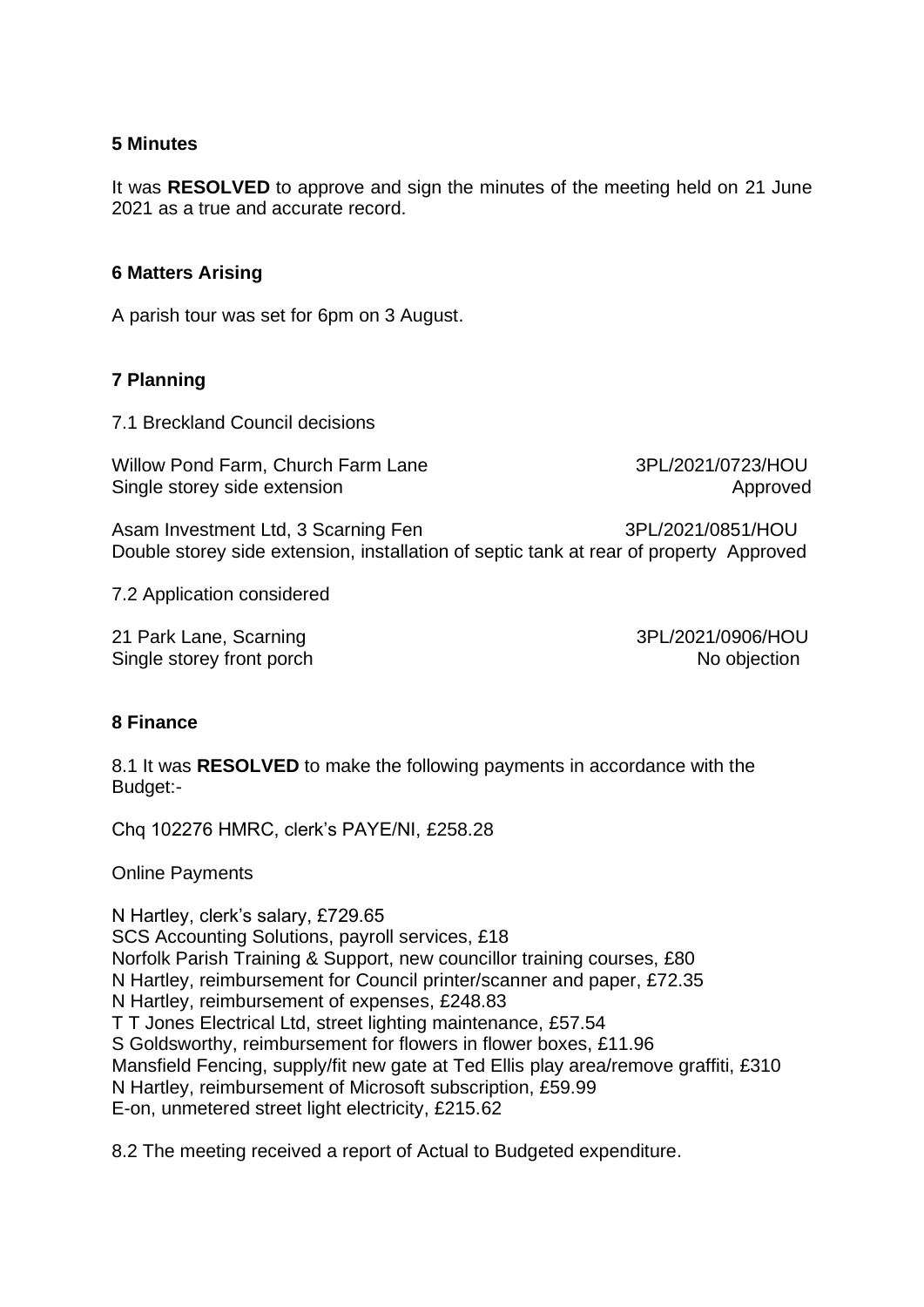## **9 Clerk's Report**

The meeting received the clerk's report.

## **10 Water Meadows Sub Committee**

It was **RESOLVED** to appoint Cllrs Bunn and Mallard to the Water Meadows sub committee.

## **11 Lighting Contractor**

This was held to the next meeting as a quote was awaited from the contractor.

### **12 Parish Council Surgeries**

Cllr Mallard proposed holding Parish Council surgeries. It was **RESOLVED** to host an event to be called Scarning Vision in the Village Hall on September 18 from 10.30am to noon. This will allow councillors to seek the views of residents regarding changes/facilities they would like to see in the parish.

### **13 Social Media Policy**

The clerk was asked to take over posts to social media on behalf of the Parish Council.

### **14 Advertising Policy**

It was **RESOLVED** to adopt an Advertising policy in respect of the Beacon.

### **15 Speed Watch Group**

Cllr Hewson noted that he is sending off the forms regarding a Speed Watch group.

### **16 Parish Partnership 2022/23**

The Council considered proposals for the Parish Partnership 2022/23. It was **RESOLVED** to apply for three new Scarning signs at the following locations -

- Draytonhall Lane at junction with the A47.
- Fen Road at junction with the A47.
- Fen Road/Stone Road.

The Council will obtain a quote from Norfolk County Council.